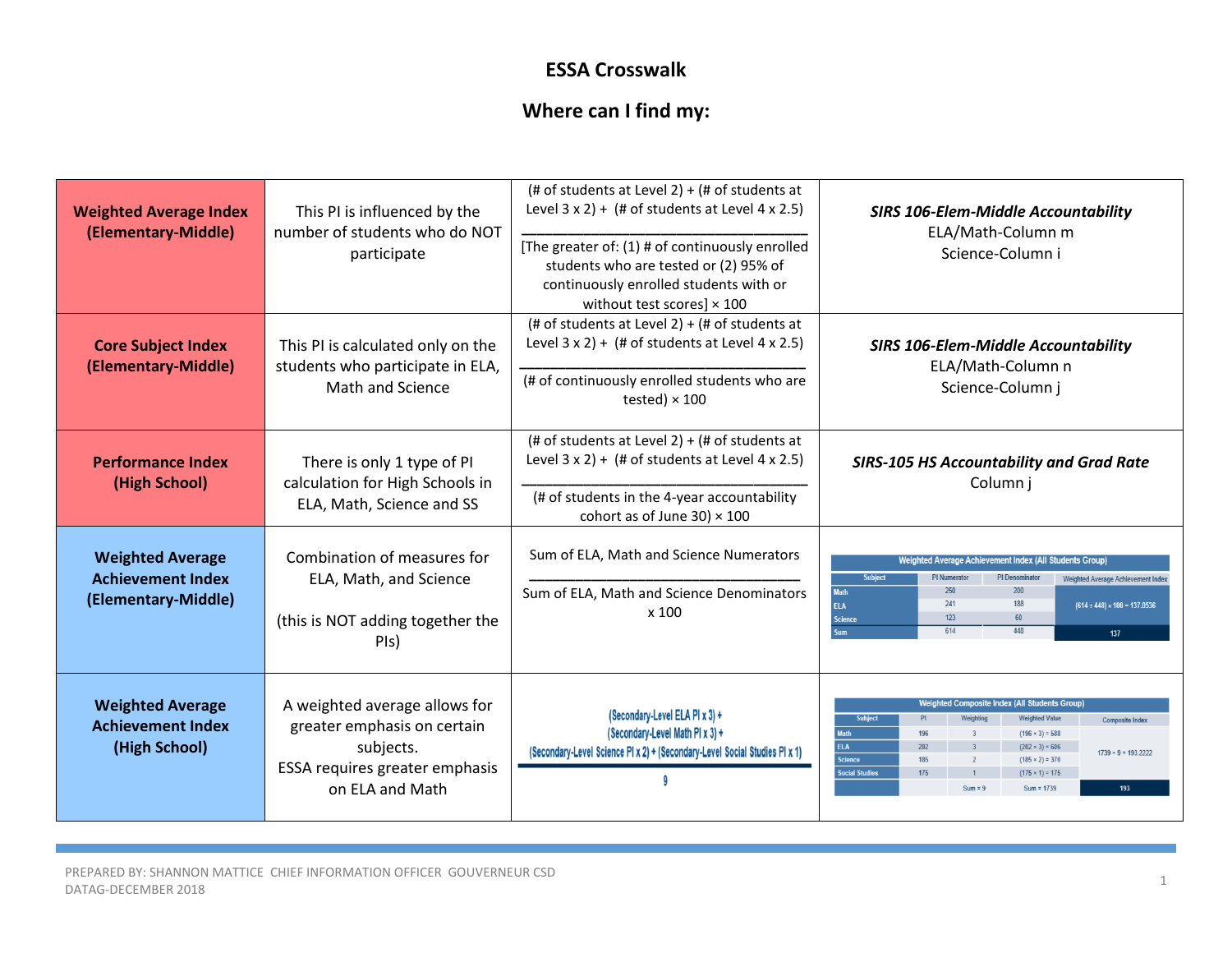|                                                                        |                                                                                                                                                                                                               | <b>Determined by NYSED</b>                                                                                                                                                                                                                                                                                                                                                                                                                                                                                                                                                                                                  |                                                                                                                                                                                                         |                                                                                                  |
|------------------------------------------------------------------------|---------------------------------------------------------------------------------------------------------------------------------------------------------------------------------------------------------------|-----------------------------------------------------------------------------------------------------------------------------------------------------------------------------------------------------------------------------------------------------------------------------------------------------------------------------------------------------------------------------------------------------------------------------------------------------------------------------------------------------------------------------------------------------------------------------------------------------------------------------|---------------------------------------------------------------------------------------------------------------------------------------------------------------------------------------------------------|--------------------------------------------------------------------------------------------------|
| <b>Composite Performance</b>                                           | Weighted Average Achievement<br>Index and the Core Performance<br>Index each get ranked.<br>The higher of the two ranks are<br>re-ranked and used to assign the<br>Composite Performance<br>Achievement Level | There are approximately<br>3182 Elementary and Middle Schools<br>and<br>1185 High Schools<br>in New York State                                                                                                                                                                                                                                                                                                                                                                                                                                                                                                              | <b>Statewide</b><br>Percentile<br>$< = 10%$<br>10.1-50%<br>50.1-75%<br>>75%                                                                                                                             | Composite<br>Performance<br><b>Achievement Level</b><br>Level 1<br>Level 2<br>Level 3<br>Level 4 |
|                                                                        |                                                                                                                                                                                                               | <b>Determined by NYSED</b>                                                                                                                                                                                                                                                                                                                                                                                                                                                                                                                                                                                                  |                                                                                                                                                                                                         |                                                                                                  |
| <b>Student Growth</b><br>(Elementary-Middle)<br><b>Grades 4-8 only</b> | Compares scores of students in<br>current year to scores of<br>students with similar scores in<br>prior years                                                                                                 | Step 1: Calculate individual student growth in<br>grades 4-8 using Student Growth Percentiles<br>(SGPs) that compare students across the<br>state to those who had similar scores in prior<br>vears<br>Step 2: Sum three years of ELA and three<br>years of math SGPs for all students in the<br>subgroup and then divide by the number of<br>results for those grades/subjects to create<br>the Mean Growth Percentile (i.e., the mean<br>SGP within a group)<br>Step 3: Use a subgroup's MGP to generate its<br>Growth Index (Sum of SGPs/Count of SGPs)<br>Step 4: Identify a subgroup's Growth Level<br>using the chart | <b>Subgroup MGP</b><br>45 or less<br>Between 45.1 and 50<br>Between 50.1 and 54<br>Greater than 54                                                                                                      | <b>Growth Level</b><br>1<br>$\overline{2}$<br>3<br>4                                             |
| <b>Academic Progress</b>                                               | Measures progress on state<br>assessments in ELA and Math<br>only                                                                                                                                             | <b>Goals and MIPs provided by NYSED</b>                                                                                                                                                                                                                                                                                                                                                                                                                                                                                                                                                                                     | Use SIRS-105 and SIRS-106 to compare PIs to the<br>State and District/School Goals and<br>District/School MIPs<br>Elem-Middle will use Column m (SIRS 106)<br>High Schools will use Column j (SIRS 105) |                                                                                                  |